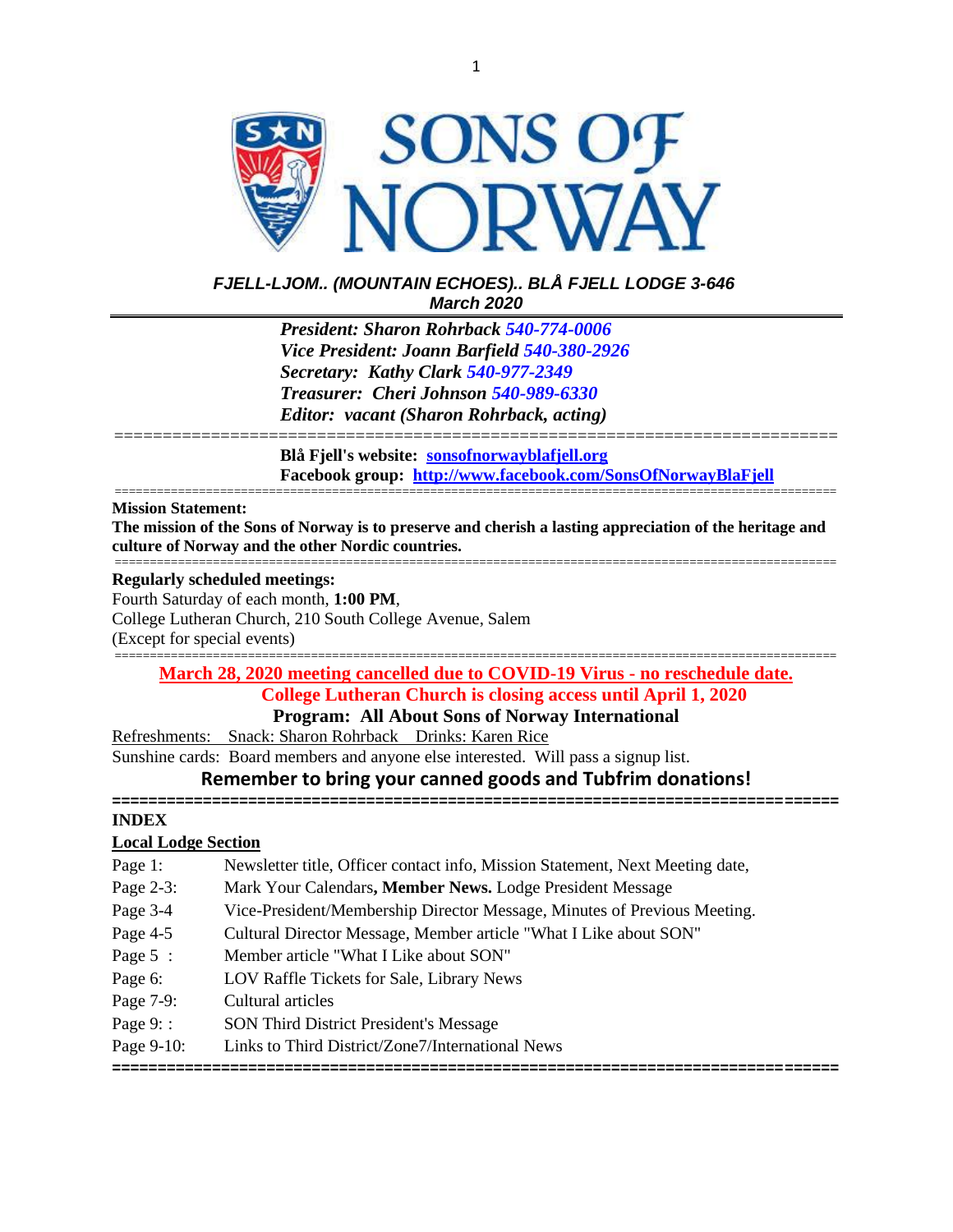### **MARK YOUR CALENDARS**

# **BLÅ FJELL LODGE**  Mar 28, 2020 Meeting at CLC 1-3pm. Cancelled due to COVID-19 virus. Program was to be All about SON (Sons of Norway International) Apr 25, 2020 Meeting at CLC 1-3pm. Program: Bring Your Favorite Book *May 9, Manassas Virginia Annual Viking Festival (Cheri participates)* May 2, 2020 7am-2pm. Spring Yard Sale at home of Cheri Johnson. May 16, 2020 Local Colors Festival in Roanoke, 9am-5pm. In lieu of regular meeting. Jun 27, 2020 Meeting at CLC 1-3pm. Movie month: Frozen II July 25, 2020 Picnic at Smith Mountain Lake home of Larry Norman *Aug 22 - month off.* Sep 26, 2020 Meeting at CLC 1-3pm Program: Viking Auction *Oct 9, Faith Christian School (Leif Eriksson Day pgm by Cheri only*) Oct 24, 2020 SON 125th Anniversary Gala and BlaFjell 24th Anniv at CLC 1-3 pm. *Nov 6, 2020 Viking Day at Faith Christian School (pgm by Cheri and 6 other Bla Fjell members)* Nov 21, 2020 Meeting at CLC 1-3pm. Program: Heritage. Vote on new officers for 2021-2022. *Dec 11, 2020 St. Lucia Concert at St. Andrew Catholic Church* Dec 12, 2020 Julefest Nordic Feast at CLC 1-3pm.

# **THIRD DISTRICT AND/OR ZONE 7 LODGE EVENTS**

June 5-8, 2020: D-3 Convention in Jacksonville, Florida. See Zone7 Director message on pp 2-3 to consider being a Blå Fjell convention delegate.

### =========================================================================== **MEMBER NEWS**

===========================================================================

### **Gratuler Med Dagen - March birthdays:**

Anne Hoose 3/10 Ed Wold 3/16

### **PRESIDENT'S MESSAGE**

WXFR Local TV Station ran a segment highlighting Sons of Norway and Bla Fjell Lodge**,** on Monday, 3/9, 8:00 am. Thank you, Cheri, for representing us and thank you, Marilyn, for obtaining the radio station point of contact for us. See picture in Cultural Director Article below.

Congratulations to Helene DeVries and Joann Barfield on receiving Bla Fjell Lodge's new member recruitment recognition for year 2019. Members are eligible for these awards if their membership number was entered on the "Membership Referred by" line on at least one new member's paper or online enrollment form in 2019.

Thank you to Arne and Becky Olsen for the wonderful gift of lefse-grill, waffle iron, and many cookbooks. They are charter members, Arne a Past President, Becky a longtime Treasurer. They recently downsized to move to a retirement facility in Lynchburg.

**Local Colors Festival Volunteers Needed.** For Saturday, May 16. It can get crowded, so we plan to have no more than 4 volunteers for each 2-hour shift. I will pass around a sign-up sheet. Also let Sharon Rohrback know what you will provide for sale: baked goods/Jelly/Jam, Nordic books, and/or Nordic artifacts.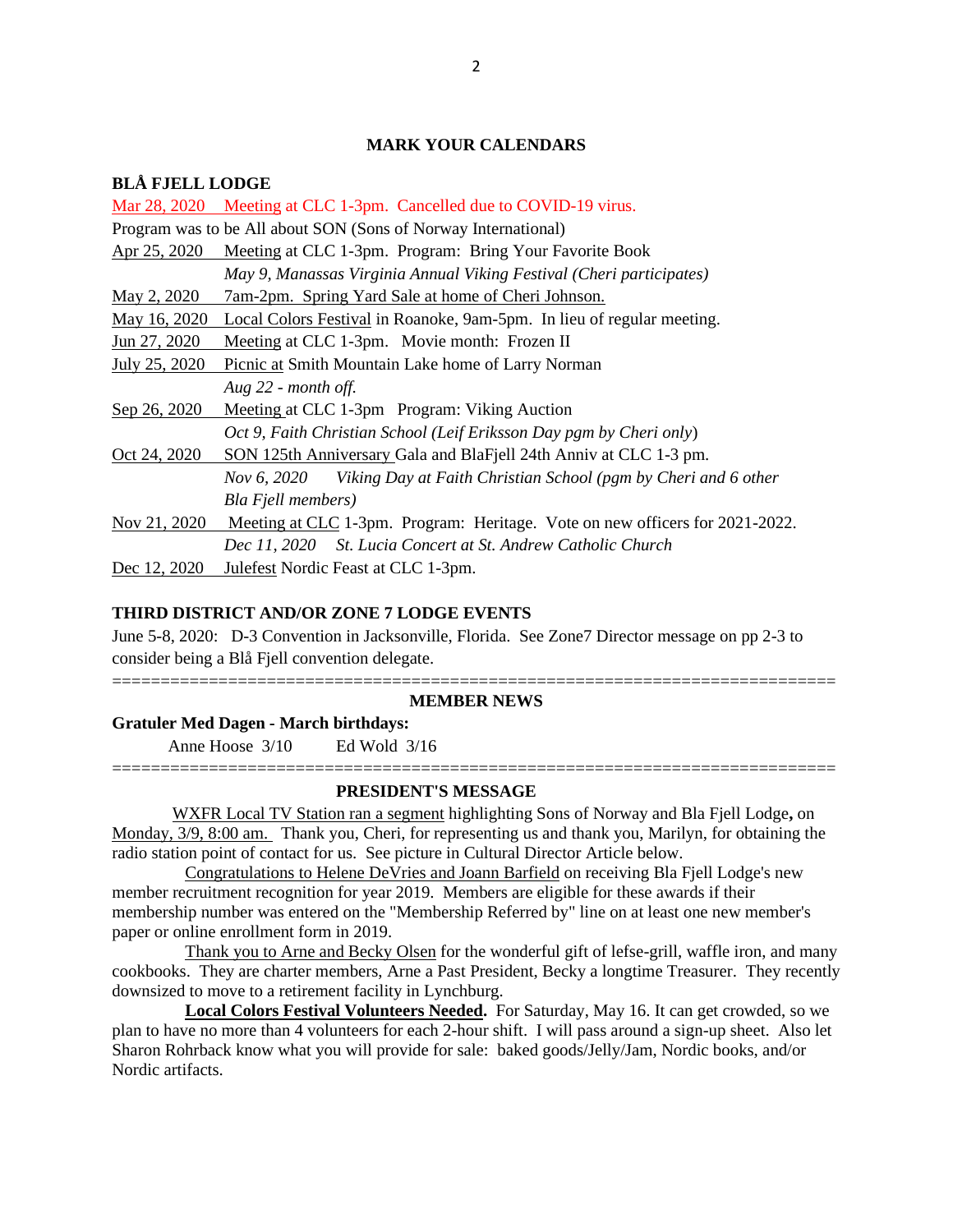Two Grants Approved for BlaFjell Lodge. Anyone purchasing items to do these should keep your receipts. If we make any money on any of these events we will have to refund some of this money. Thanks to Cheri and Joann for submitting these grant requests.

1) SON Int'l Foundation approved \$500.00 Cultural and Heritage Grant for our participation in May Local Colors. This will help the site registration and table rental; and will also cover other preparation costs such as poster material, xerox handouts, children's table informational/craft items which we usually paid out of pocket

2) Third District Foundation approved \$500.00 Helping Hands to Children from Fraternal Funds for our participation in children-oriented events each year: four events at our Adopted School, the Manassas Viking Festival, and the St. Lucia procession at St. Andrews St. Lucia concert. Thank you, Cheri, for coordinating these events.

Sharon Rohrback, President **=========================================================================**

#### **VICE PRESIDENT/MEMBERSHIP DIRECTOR MESSAGE**

Spring is about to be sprung. time for us to awake from our Winter Doldrums and get busy with our many programs!

First, our best wishes to Kathy Clark on her successful knee replacement surgery on February 4 and Rehabilitation at The Glebe until March 13 .. as of Friday, the 13th, she will be home, confined to home (unable to drive), welcoming visitors! We look forward to her being back with us soon ..

The Membership and Local Colors Teams have been active, with several new activities .. increased publicity for membership recruitment and more specific organization for Local Colors, with the assistance of the \$500 grant from Sons of Norway International .. many thanks to those active team members, especially to Marilyn Barrier for securing an interview on Sons of Norway on WFXR-TV on Monday, March 9, and to Cheri Johnson for appearing on the interview with Host Kiana Price.

The launch of the Book Study on "From Scandinavian Shores" will be postponed to mid-April; that meeting to be announced later. Our Community Service Projects continue, with the addition of the Visitation Program to Nursing Homes, which was well received at the February meeting and is proceeding well.

Just a reminder that it is not too late to sign up to participate in upcoming activities and **enjoy the benefits of full participation in your Blafjell Lodge!** Be sure to attend the March meeting and learn about the rich history of this wonderful organization, so that we may have a greater appreciation of what it is and what it does! Also,don't miss reading "What I Like about Sons of Norway" from President

Would you like to write about your Sons of Norway experience for the April newsletter? If so, contact Sharon Rohrback.

Joann Barfield, Vice President/Membership Director =========================================================================

#### **FEBRUARY MEETING MINUTES**

The monthly meeting of Bla fjell 3-646 was held on Saturday, February 22, at College Lutheran Church in Salem, with twelve members and three guests present. President Sharon Rohrback opened the meeting with the singing of the three national anthems of Norway, Canada, and the United States, and she welcomed the guests present.

Sharon reported on the progress of Secretary Kathy Clark, who is in rehab at The Glebe following knee replacement. She also reported on the receipt of a gift of cooking equipment from Arne and Becky Olsen (charter members of the Lodge, Arne a Past President, Becky a longtime Treasurer), recently downsized to move to a retirement community. Mange Tusen Takk, Arne and Becky! Sharon also thanked the membership for sympathy cards and messages received upon the death of her father.

The Treasurer's Report given by Cheri Johnson showed no activity during the past month, with the checkbook balance remaining the same. Cheri reminded members to contribute to the Worthy Cause purse, which last year produced an amount of \$209.00 presented to a young child in the Richfield community.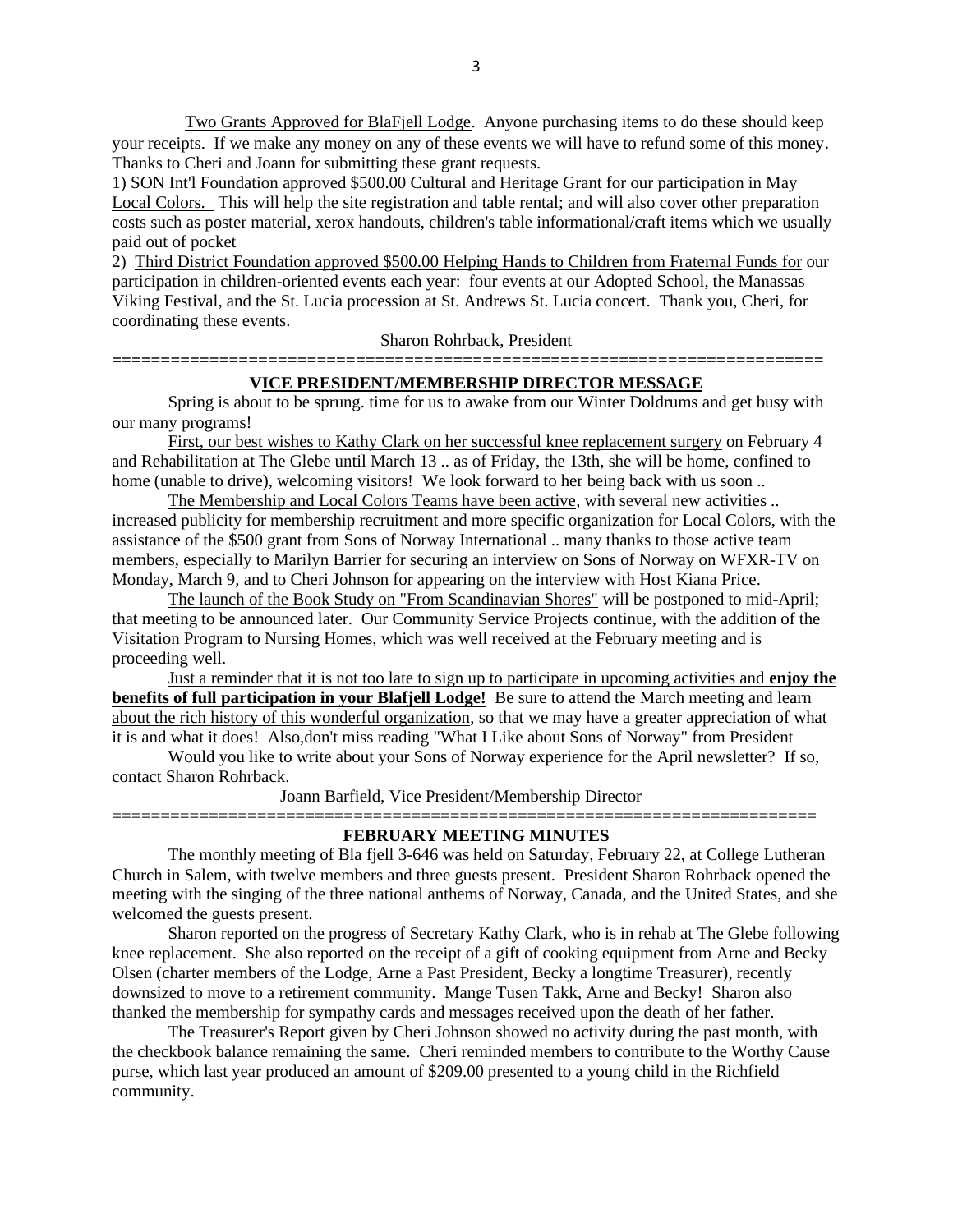Joann Barfield reported that the Membership Team has been active, with members contacting various resources for publicity of monthly meetings. Gail Ofte Atha volunteered to serve on the Membership Team. Todd Solberg suggested placing meeting announcements online at [nextthreedays.com,](http://nxthreedays.com/) Joann will follow up.

Members were also reminded of the letter they receive from Eivind Heiberg, SON CEO, upon membership renewal, with attached Membership Invitation to be given to prospective members, thereby allowing every member to participate in recruitment. Colorful and attractive SON buttons were distributed to advertise Sons of Norway, and the Membership Director follows up with members in danger of lapsing.

Joann spoke on the launching of a new Community Service project, Visitations to Nursing Homes; an information sheet with record-keeping was distributed to members, along with endorsements of the project received from Zone 7 Director Dirk Hansen and Third District President, Kathy Dollymore. Sharon reminded the membership of the importance of reporting to Fraternal Gives for the purpose of maintaining our tax-exempt status.

Sharon distributed sign-up sheets for refreshments and for the Local Colors Team.

Joann proposed a Book Study on "From Scandinavian Shores" by J. B. Hove (who is a relative of Kathy Clark), which includes very early history of the Nordic countries. Six members indicated interest in the study; Joann will follow up.

There being no further business, the meeting was adjourned. Walter Sandberg introduced Nancy Brossoie, Ph. D. Senior Research Scientist at the Center for Gerontology at Virginia Tech, who presented a program of very interesting information on Alzheimer's Disease.

Joann Barfield, Secretary Pro-Tem

**=========================================================================**

### **CULTURAL DIRECTOR MESSAGE 1. March 9, 2020: TELEVISION INTERVIEW WITH WXFR**

Having a television interview is like "15 minutes of fame!" Last Monday, I gave a television interview on Loving Living Local--channel 26---WXFR with Kiana Price.

Getting ready to do it took hours of preparation. The actual TV experience was 4 minutes! Here were the questions I submitted to the TV station.

- \* What is the SONS of NORWAY?
- \* Why is this year so important?
- \* What activities do you participant in during the year?
- \* What school have you adopted?
- \* What is your focus this year?
- \* How can people contact SON?

I am truly grateful for the opportunity to have done this in my life - a one-time experience. Thanks to Marilyn for contacting the station and Joann for advice!! .

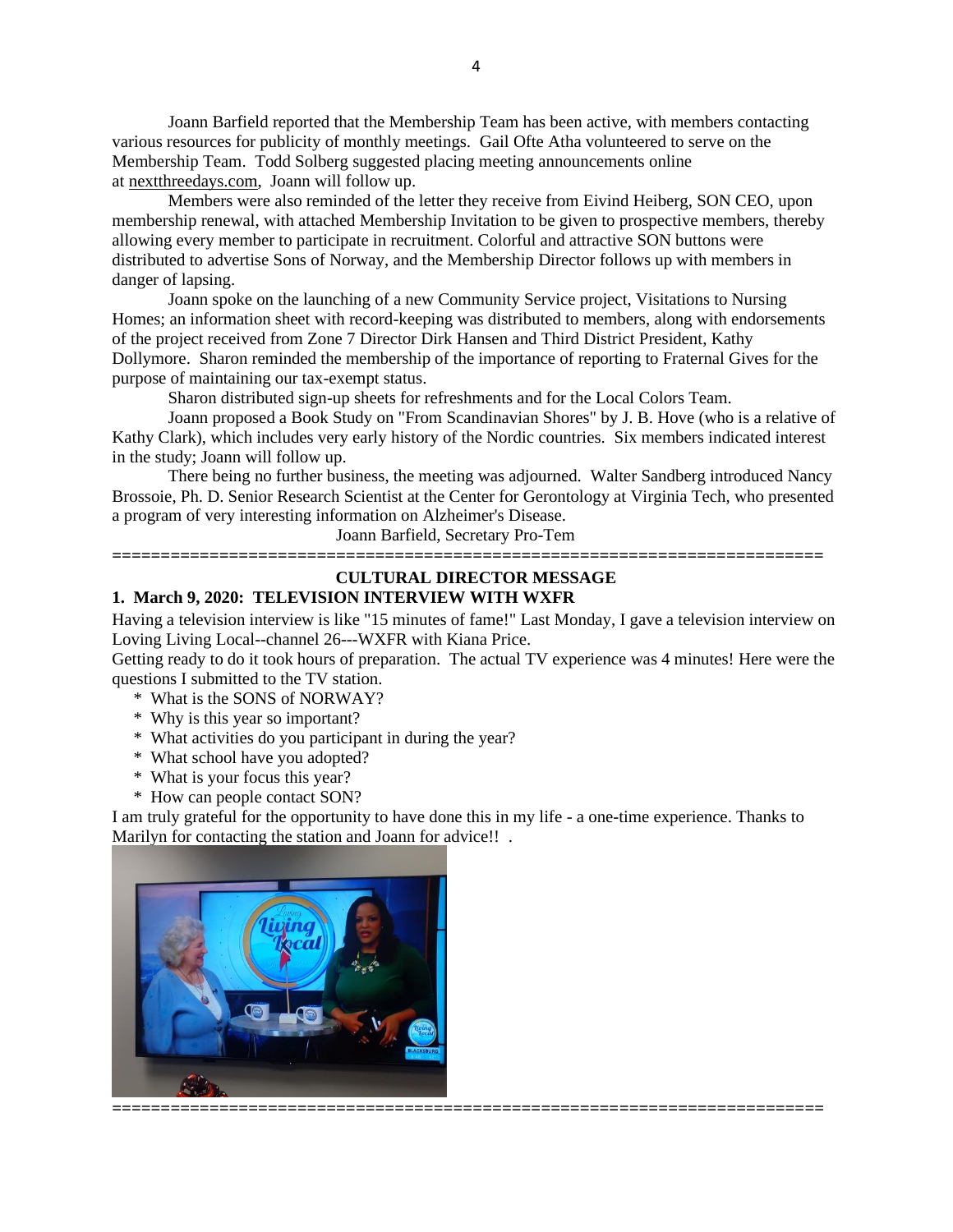### **2. DO NORWEGIANS CELEBRATE ST. PATRICK'S DAY**

Yes! Especially in Oslo where they have the St. Patrick's Day Fringe Festival and parade.

Why are Norwegians interested in St. Patrick?

\*\*Vikings and Norse raiders from Norway colonized parts of Scotland, Ireland, Shetland Islands, Orkney Islands, Inner Hebrides, Isle of Man in the Irish Sea.

\*\*6 large cities in Ireland were built as Viking settlements: Dublin, Cork, Limerick, Howth, Wexford, Fingall, and York.

\*\*The Vikings pillaged towns and took men and women as slaves. Some took them back to Norway Others took them to Iceland.

\*\*Ireland was Christian from 400AD by way of St. Patrick. Norway became Christian in 995 by King Olaf Tryggvason in Trondheim

\*\*In Iceland, 20% of males, and 63% of females have Irish DNA.

\*\*11% of Danish people carry a gene for red hair. Danish Vikings conquered NE England and Northern France. They took people and made them slaves/servants.

\*\*Red hair, green eyes, and freckles have found their way into Norway by strawberry blond hair. \*\*Irish people have far more Viking DNA than was suspected.

So today when you raise your green beer to toast St. Patrick, be sure to toast Norway! Submitted by Cheri Johnson, Cultural Director

# **========================================================================= WHAT I LIKE ABOUT SONS OF NORWAY (SON) INTERNATIONAL**

From Sharon Rohrback

(Various members can volunteer to put their own statement in our monthly newsletters)

I joined Bla Fjell lodge in 2006, after moving to Roanoke in 2005 and noticing the small article in the free Senior Living News placed in kiosks around the area. I knew very little about my own Norwegian heritage, let alone the other Nordic countries. I was not at all familiar with Sons of Norway International or the local lodge.

I am impressed with SON's offerings of insurance and cultural news available for use in programs. I have found all my contacts with SON, especially District 3, to be friendly and efficient. I have attended one Third District Convention and enjoyed the camaraderie of people with similar interests. The required business sessions were professionally run.

But it is at the Blå Fjell lodge level that I most enjoy Sons of Norway. As soon as I came to the first lodge meeting, everyone greeted me warmly and that acceptance of all has continued throught the years.

**=========================================================================**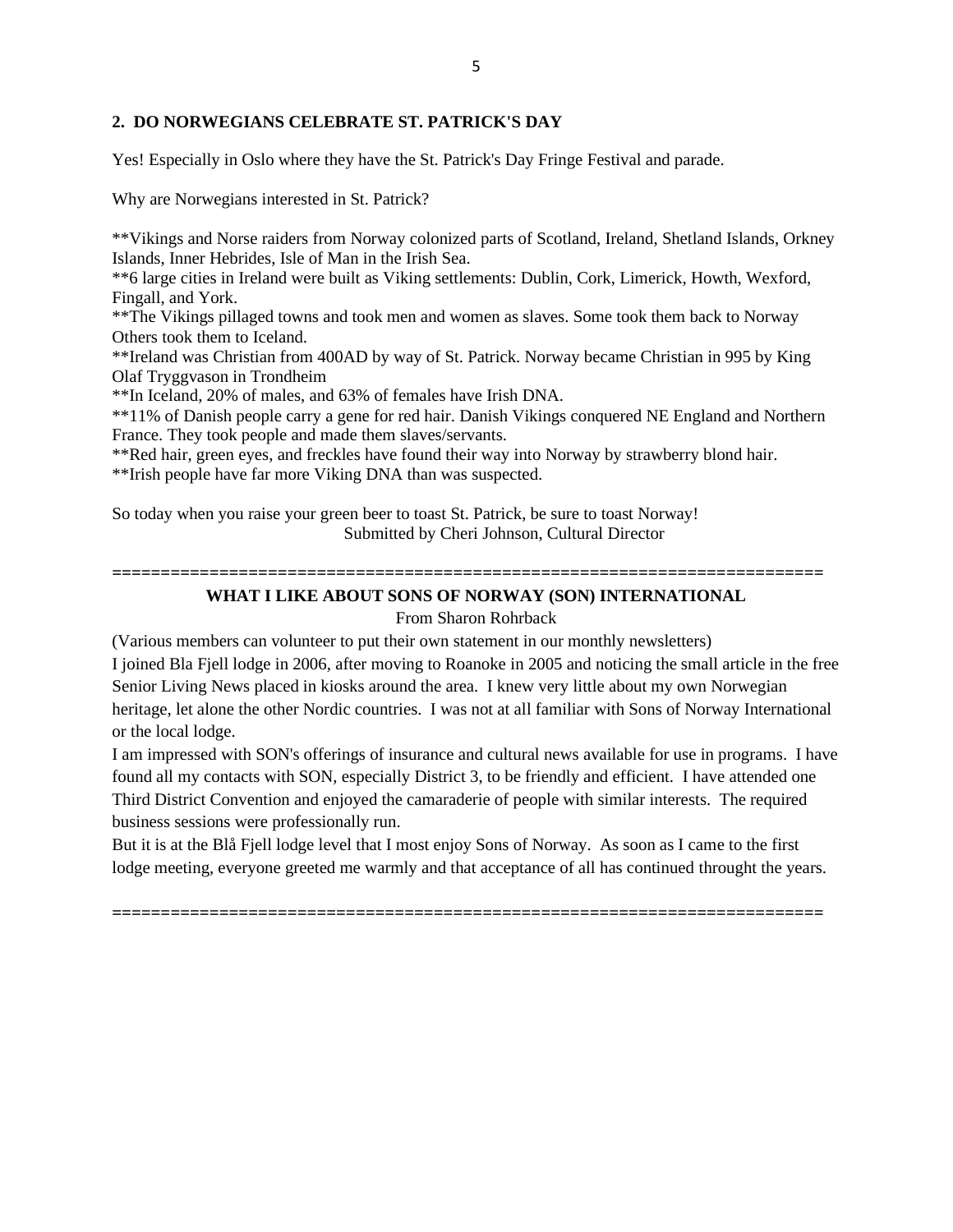### **LAND OF THE VIKINGS (LOV) RAFFLE TICKETS FOR SALE Purchase from Sharon Rohrback before APRIL 30, 2020.**

**=========================================================================**

Bla Fjell lodge received ten books of 3 raffle tickets each from District 3, Land of the Vikings (LOV). This raffle is being run so LOV, closing July 31, 2020, can end "in the black". I'll display a flyer with the prize pictures at March and April meetings.

> \$2.00 each or 3 for \$5.00. Checks payable to LOV/LTD. Return your check to Sharon Rohrback at the March or April lodge meeting, or by mail to Sharon Rohrback, 4420 Belford St SW, Roanoke, VA 24018.

### **PRIZES:**

Two pieces crafted by Jorgen Fidje.

**First prize:** Wooden Viking Ship with a bounty of Liquor, including Dewar's White Label scotch, LOV Vodka, Lysholm Linie Acquavit, Ascott XO Brandy, Moet Chandon Champagne, Drambui, Wild Turkey Bourbon, Prosecco, Irish Mist and Firefly Sweet Tea Vodka.

**Second prize:** a Handcrafted Stabbur, a wooden miniature cottage type building.

# **========================================================================= ADDITION TO BLÅ FJELL LODGE LIBRARY**

**Norwegian Folk Tales:** (35 Norske Folkeeventyr) collected by Peter Asbornsen and Jorgen Moe. Asbjørnsen, a teacher, and Moe, a minister, had been friends for about 15 years when in 1843 they published the first volume of folktales. In 1874, the first illustrated version came out in 1879 with drawings by Erik Werenskiold, and in 1879 the second edition with drawings also by Theodor Kittelson. Translated by Pat Shaw and Carl Norman. A quote from the introduction: "'Near the middle of the nineteenth century scholars began discovering rich native tradition that had lain fallow and almost forgotten during the years of foreign cultural influence." Among the Norwegian scholars, Asbornsen and Moe had the most extensive collection.

Kathy Clark had suggested this book, while preparing her program for the October 2019 meeting. The book is now in our library at College Lutheran Church.

**=========================================================================**

From Sharon Rohrback, Librarian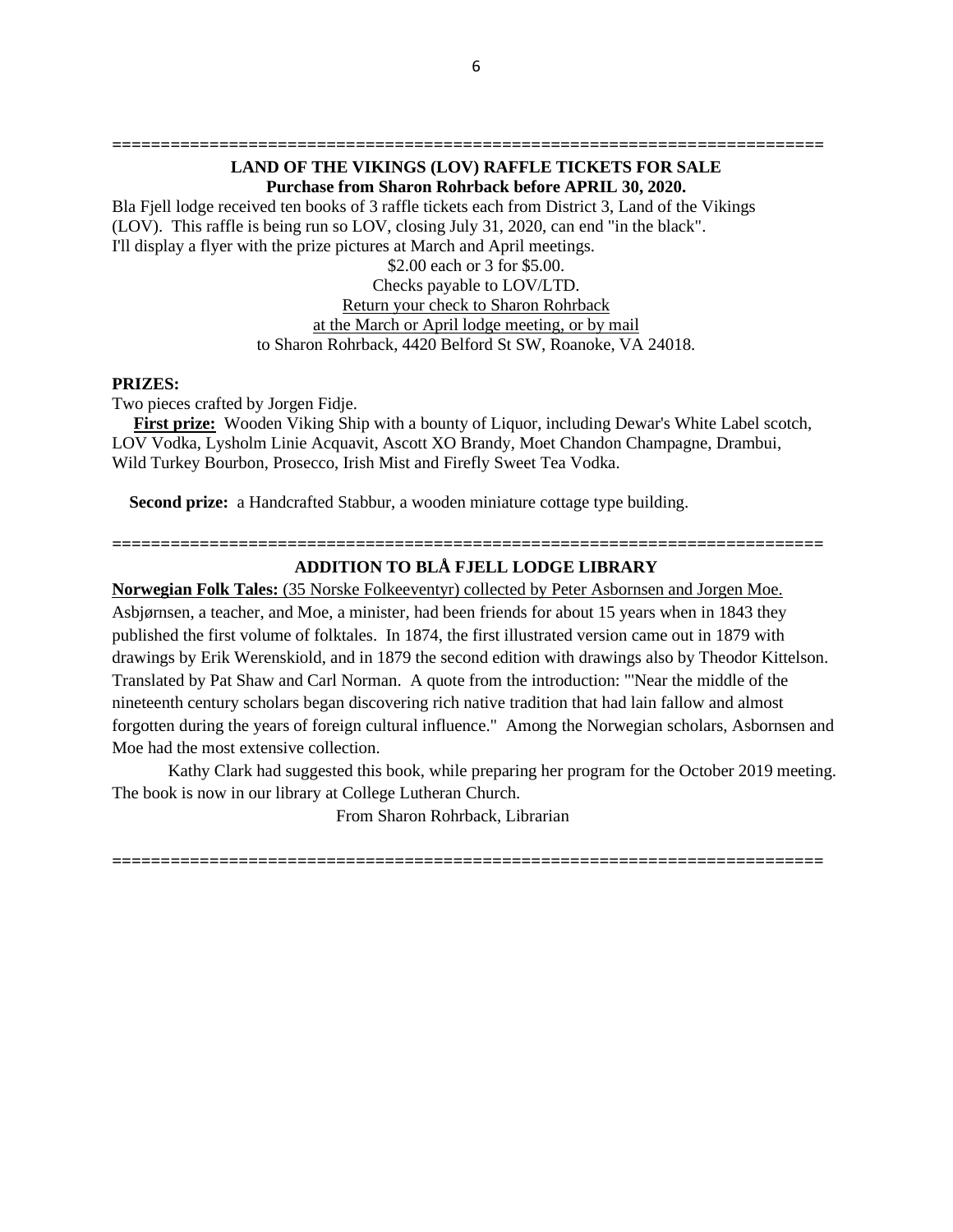### **CULTURAL ARTICLES**

### **Anniversary of Operation Gunnerside, 1943, in Rjukan**

77 years ago, a daring Norwegian commando raid kept the Nazis from building the atomic bomb first. Shared on Facebook. From Timothy J. Jorgensen, The Conversation. Feb 28, 2020 EST.



*The Vermork chemical plant that was Norwegian saboteurs' target during Operation Gunnerside in 1943 (Wikimedia Commons/Flickr/Rjukan)*

### **+++++++++++++++++++++++++++++++++++++++++++++++++++++ Ten Cleanest Cities Around the World. (including two Scandinavian)**

Joann Barfield shared this information in an e-mail.

On www.thediscoverer.com/blog/10-cleanest-cities-around-the-world.

In some of the more progressive places on the planet, proactive civic planners have taken proper precautions to keep their cities in shape. They have logically concluded that in order to be a clean city, you first have to solve the problems that lead to unsanitary, unhealthy living conditions that contribute to poor health and lower overall quality of life. Getting out in front of those issues means having proper waste management and recycling systems, access to clean and abundant water, and a public transportation infrastructure that supports a lower carbon footprint and improved air quality. Here are 10 of the cleanest cities around the world that are paving the way for the future

Reykjavik, Iceland and Copenhagen, Denmark.

The other cities were Vancouver, Canada; Cape Town, South Africa; Portland, Oregon; Singapore; Adelaide, Australia; Zurich, Switzerland; Luxembourg City, Luxembourg and Calgary, Canada.

### **+++++++++++++++++++++++++++++++++++++++++++++++++++++**

### **Camp Adventure near Copenhagen, Denmark**

Posted on 2019/08/3 B[y](https://truththeory.com/author/amelia/) [John Vibes / Truth Theory](https://truththeory.com/author/johnvibes/)

An incredible and creatively designed nature observatory called Camp Adventure is located about one

hour south of Copenhagen, Denmark, in the preserved forest of Gisselfeld Klosters Skove. A sturdy walking bridge, nearly 3000 feet long, was built to wind through the forest until the path eventually ends at the foot of 148 foot tall observation tower. The observation tower looks like a spiral ramp that stretches above the trees.

Pictures Follow.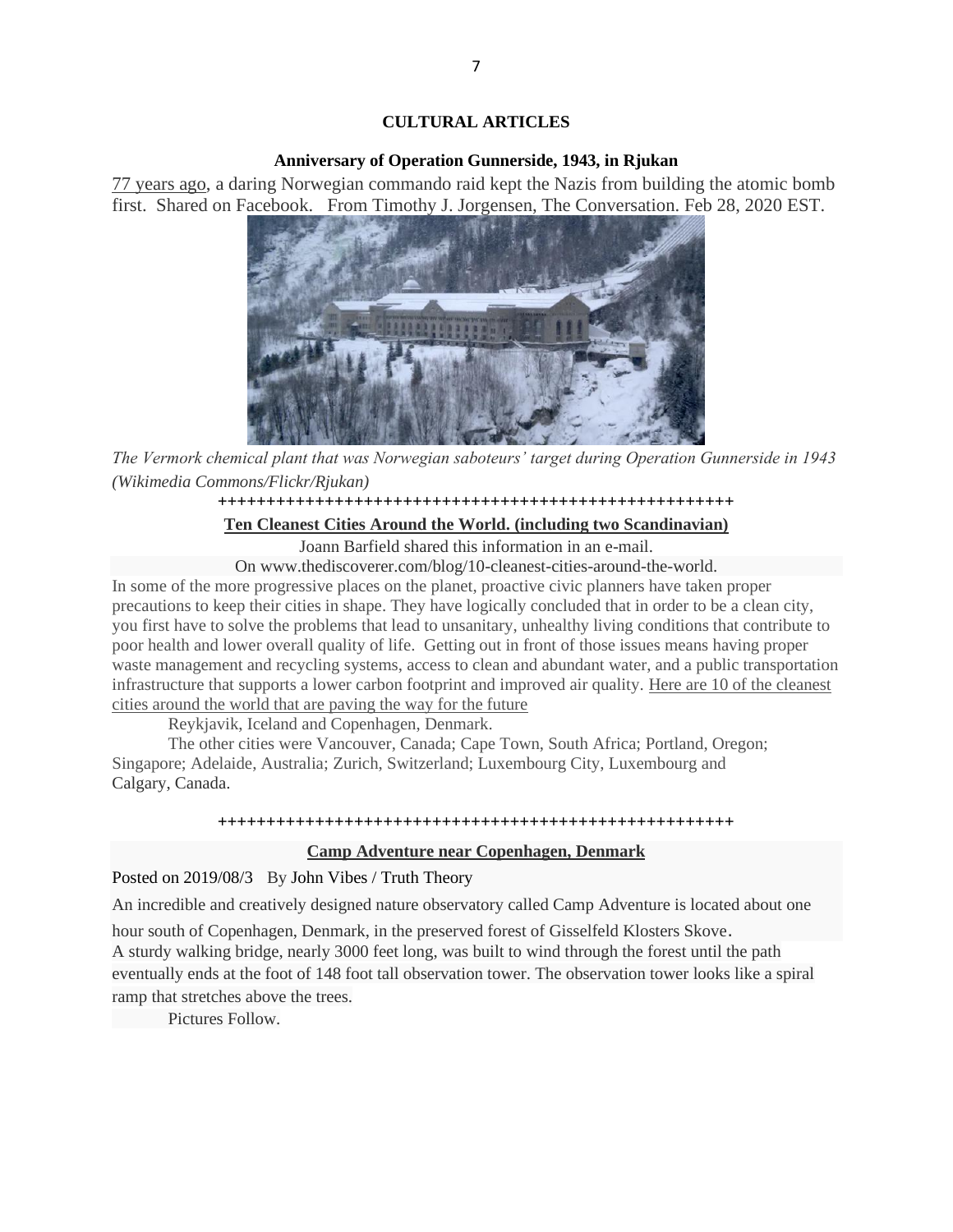

#### **+++++++++++++++++++++++++++++++++++++++++++++++++++++**

### **Query posted Feb. 26, 2020 to the "Swedish Heritage and Traditions " site. Some of the comments from responders are printed below the picture.**

*The Query (I chose not to show requestor's name. Sharon):* "This was my great, great grandmother's book. She was born in Sweden and immigrated in 1893 to Scandia, Pa. Can anyone translate the name of this book? I'm thinking it's a devotional book."[.](https://www.facebook.com/photo.php?fbid=3317646221585804&set=pcb.807734786391630&type=3&__tn__=HH-R&eid=ARBp9Pqd0VBs5hUenuI_kZ2kZk0yj7SEnBvmDTb_EmC3FnCQowEAHd8tVM9MHiq0wEHNJjEFF7pezzGZ)



#### **LEFT: THE SONG BOOK**:

--The song book that was in the Covenant Church in Boston and Evanston Illinois was Sionsbason(spelling). It was used for Swedish services that were still held periodically. Some of the hymns were translated into English and were in the English hymn books still used. --it translates to "homeland songs"

--As someone said, a hymn book of spiritual songs. Probably contains the hymn lyrics without the musical score. It was published by the Missions-Vännen Press in Chicago. The Missions-Vännen was a Swedish language missions newsletter published monthly, if I recall correctly. My dad subscribed to this and wrote at least one devotional article for it. This was in the 50s.

#### **RIGHT: The MISSIONS VANNEN Paper.**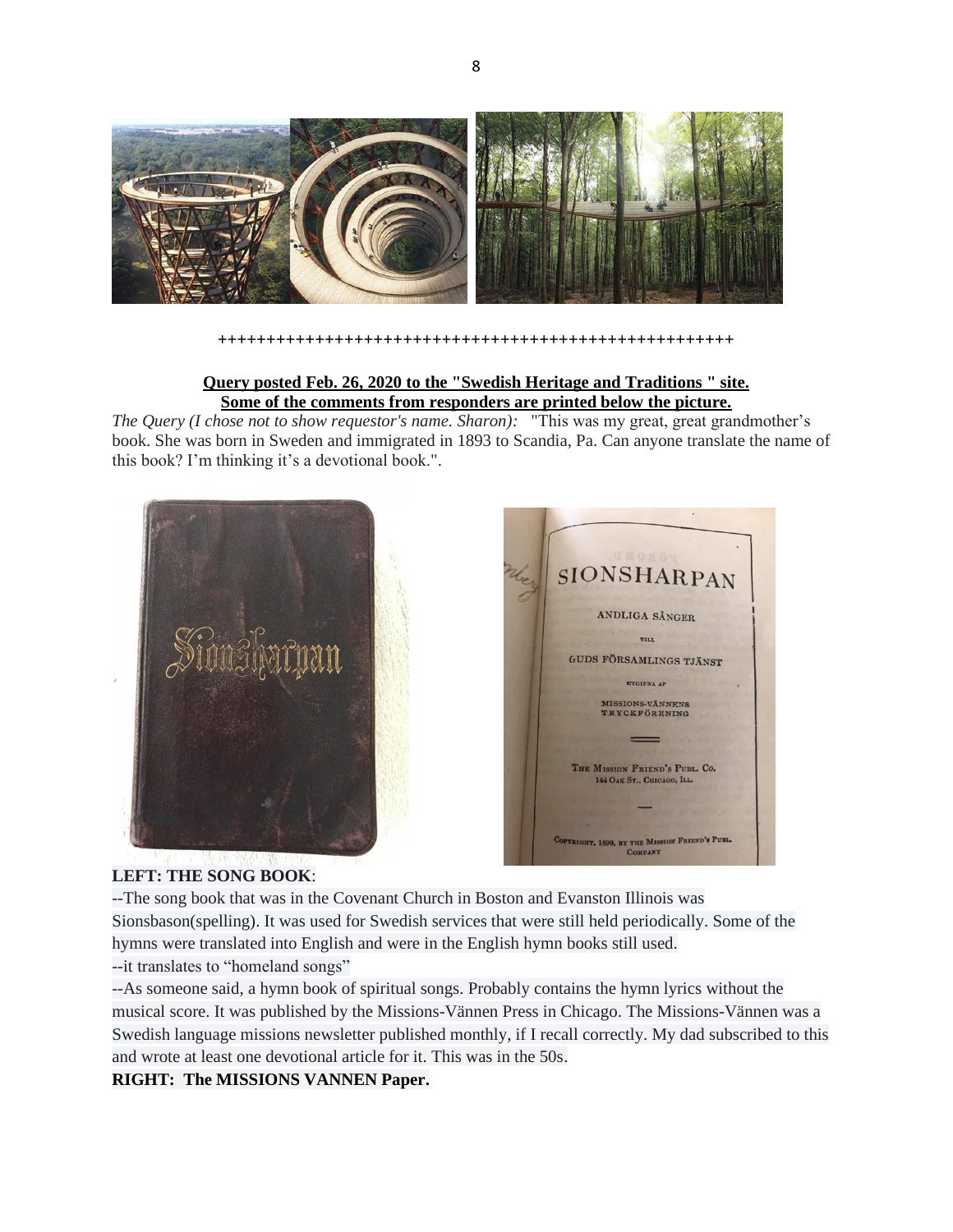**--**About the Missions-Vannen paper my grandfather was one of the writers for that when he came to Chicago from Sweden. We found a picture of him and other Swedes outside the place on Clark St. Chicago that was posted in the Emigrant museum in Vaxjo Sweden when we were there in the 90's and my parents subscribed to it in the 1940's.

### **MESSAGE FROM THIRD DISTRICT PRESIDENT** Fra Presidenten, Kathy Dollymore **MARCH 2020**

===========================================================================

First let me add my compliments to all the new and returning officers. You all are to be commended for accepting the responsibility for your lodges. Congratulations on your achievement and being a good model for people around you. March is the month that we see nature preparing to change. Daily we see Winter's last hoorah fighting Springs rebirth. There are also deadlines that become due at this time of year. This means it's time to act. March 1st is the deadline for each lodge requirement to submit their AFA (American Fraternal Alliance) Lodge activity report. Please do not take this form lightly, for it ensures that the order of Sons of Norway will keep it's not for profit status. Coincidentally, this is also the time of year to complete your lodge Achievement form, which is used to help select the Lodge of the year and the Family lodge of the year. No matter the size of your membership, filling out this form is a good way to see how much you have accomplished over the year! Using the Lodge achievement form is also a great recruitment tool. It shows perspective members what your lodge does within the community and entices them to join. Demonstrating to a new person in your lodge that we have a lot of fun, is what will get people interested. When you bring a new person to a meeting, it is important that the Lodge show the new member the value in what you have to offer. Creating positive first impressions and the likelihood of creating a deeper connection to your lodge is worth every drop of energy. So, keep up the good work.

It is hard to believe that our 3D Convention is only a little over three months away. Coming up in June it will be held in Jacksonville. Delegates have been chosen to represent each lodge, resolutions are in the process of being assembled, and caucuses are soon to be organized. This is a great year to attend the Convention while we celebrate 125 years as Sons of Norway Organization. If you are thinking of traveling in June think of Jacksonville and come to the celebration. With that said, I would like to remind you to notify the District Secretary the names of your delegates. This is the lodge's opportunity to participate in district business. Delegates can meet and greet members from around the District. The delegate reporting form and list with the individual lodge delegate counts have been sent to the lodge presidents and secretaries. Please access the District website/convention information 3dsofn.org for more details on the delegate and non-delegate rates and information on how to add your lodge to the convention journal.

### **LINKS TO**

**========================================================================**

## **THIRD DISTRICT, 3D ZONE7 LODGEs and INTERNATIONAL NEWS:**

For 3D President's letter, see the Third District Events Calendar: www.3dsofn.org/newsletter/index.html

For District 3 events: www.3dsofn.org/calendar

For Land of Viking (LOV) camp and conference center in Pennsylvania: www.3dsofn.org/lov or www.Landofthevikings.org

======================================================================

For Sons of Norway E-Post: sonsofnorway@sofn.com